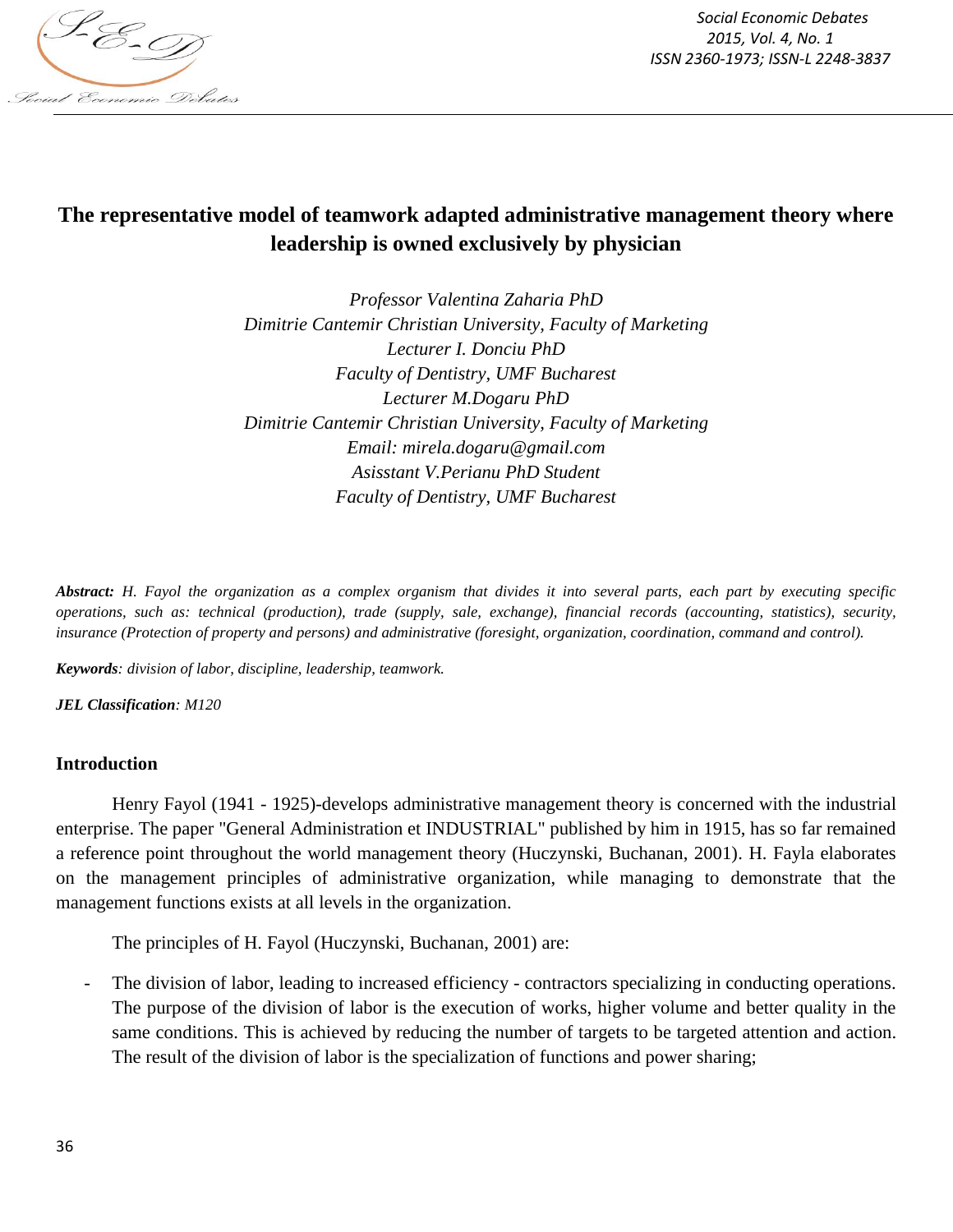

- Authority and responsibility the right to give orders. Hierarchical authority managers resulting from their right to give orders, resolutions, make decisions, etc. achievement authority is correlated with assigned responsibilities;
- Discipline the rules and regulations. Rules and norms that underlie the organization and functioning of the organization must be strictly observed. Their Violations entail sanctions. Discipline requires meeting and respecting the agreements reached between the organization and its workers;
- Unity of command and action performer receives provisions from one manager;
- Steering unit a boss and a plan for a group. Ordering, directing and coordinating efforts organization members are tasks of a single senior manager;
- The general subordination of individual interests individual interests are subordinated to general. The interests of an individual or group of individuals should not be above the interests of the organization;
- Fair remuneration of staff salary for the work performed. In order to ensure loyalty and support workers, they must receive a fair wage for their work;
- Centralization and decentralization the balance of centralization decentralization. There must be at a level that ensures sufficient authority to subordinates tasks proper performance of their duties. As the division of labor, centralization is a natural phenomenon, the balance between centralization and decentralization depending on specific conditions;
- Hierarchy line authority from the top to the bottom. Authority is reduced along the path of top manager and the lower level of the organization. Scalar chain is the range of persons occupying positions of management, from the top of the hierarchical pyramid person, manager to the lowest level;
- Order inputs at the right place and the right time;
- Fairness justice combination with good intentions. Managers should characterize relations with subordinates;
- Staff stability is a negative fluctuation. Personal job stability is a prerequisite for greater efficiency. High frame fluctuation is cause and consequence of a poor state of affairs. Preferably a less talented manager who does not frequently change work organization is loyal to its operating;
- Initiative encouraging limitless initiative. The initiative means developing plans and ensuring their fulfillment. This organization gives force and energy;
- Teamwork the team is a force and it is the result of harmonious existence between team members.

H. Fayol was first stopped believing exclusive privilege management, arguing that it is a particular responsibility of top management only, while demonstrating that management functions exists at all levels in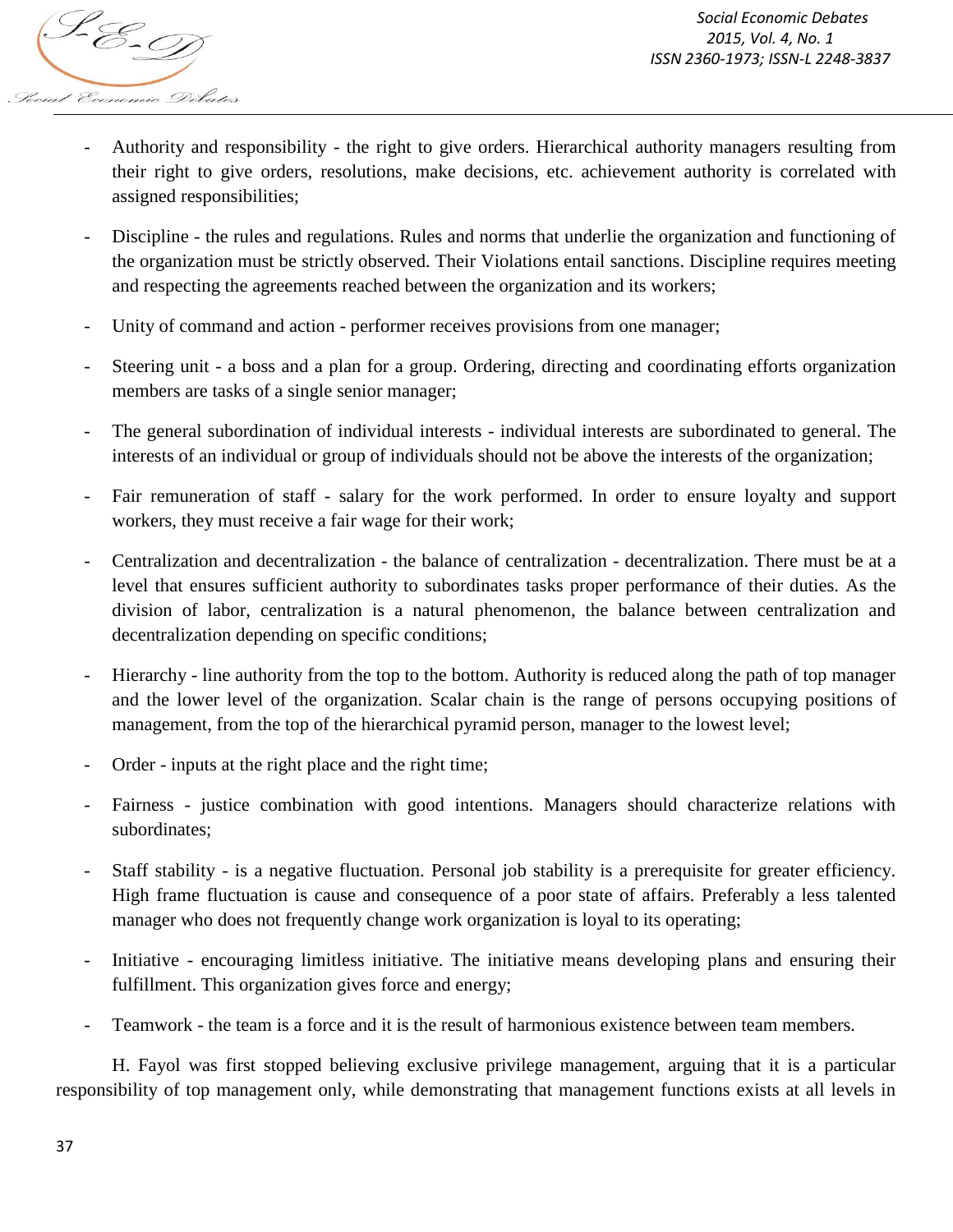

the organization and, in some as they are made even workers, the higher up the organizational hierarchy, the greater the responsibility, and vice versa.

H. Fayol management organization approaches the issue from several points of view (Huczynski, Buchanan, 2001):

- In terms of body material all the instruments of labor, objects of labor and labor itself.
- In terms of the social body organizing relations between people at work. Deciding every employee so that each employee to be in place.

H. Fayol the organization as a complex organism that divides it into several parts, each part by executing specific operations, such as: technical (production), trade (supply, sale, exchange), financial records (accounting, statistics) security, insurance (Protection of property and persons) and administrative (foresight, organization, coordination, command and control). He stressed the need to maintain harmony in the workforce and teamwork, as shown in Figure no. 1.

According to the author, organizational success depends more on the managerial skills of the managers, rather than their technical skills. Managers must have certain qualities and experience: physical attributes (health, vigor, ability), mental qualities (ability to understand and learn, judgment, logic, mental vigor and adaptability); moral qualities (energy, strength, willingness to accept responsibility, initiative, sense, loyalty, tact, dignity); general education (general knowledge, which does not belong solely to the function performed); special knowledge, particular those relating to commercial techniques, management, etc., such experience (knowledge derived from experience) (Vagu, Stegăroiu, 1998).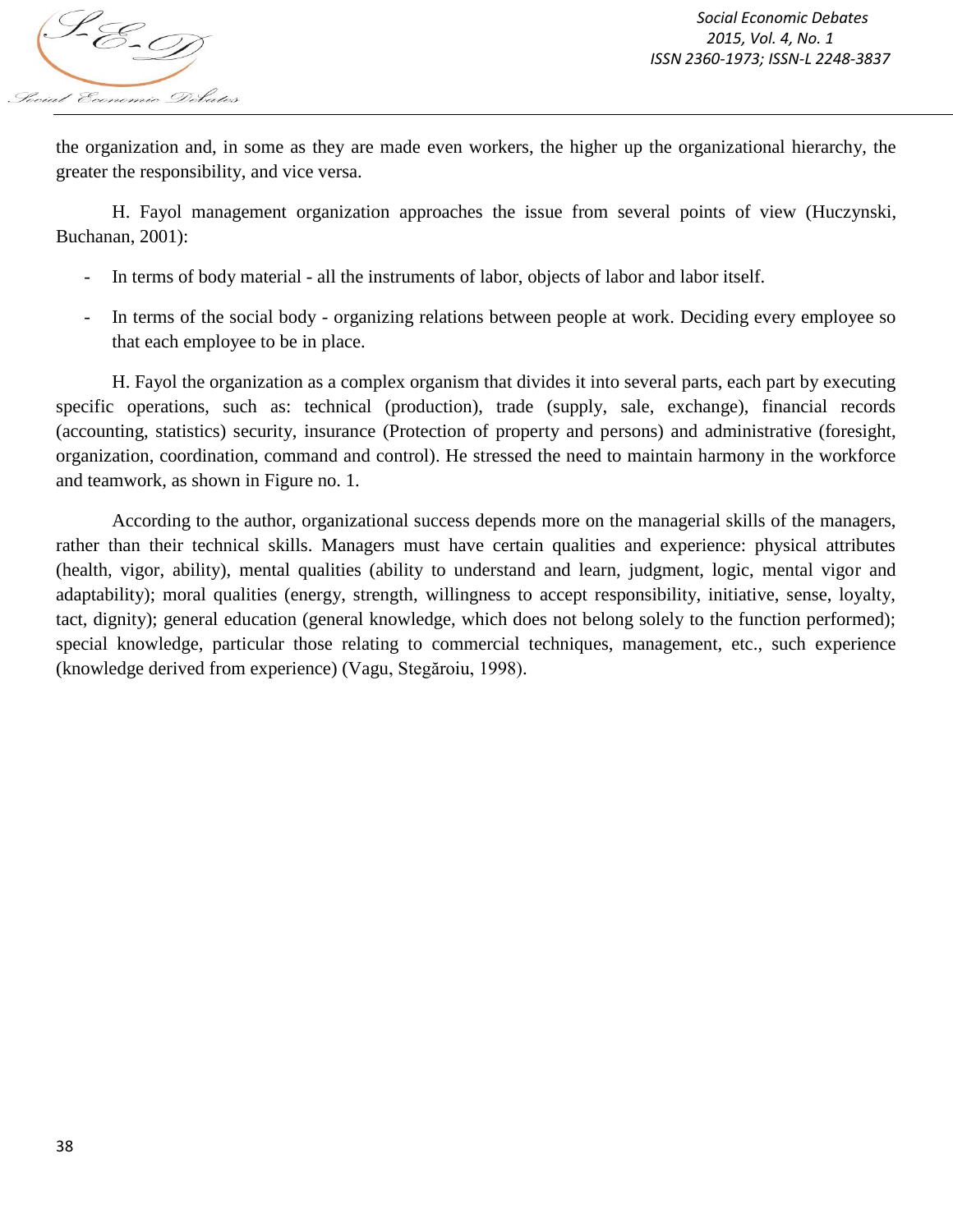



Figure 1. H. Fayol's conception on administrative management.

*Source: Paraschiv Vagu, Ion Stegăroiu, General Management, Macarie Publishing House, 1998*

Harrington Emerson (1853 - 1931) - contributed to promotion principles and methods of scientific management in the business world. He believed that man works more aware when you know the objectives have to be achieved and that management is a profession of faith and philosophy of the organization. Emerson believes that the work efficiency problem can be solved in two ways:

To be effective workers - have invented methods that would allow people to obtain maximum results that are able to solve similar tasks or goals. To achieve the objectives of employment, workers have a higher efficiency of 60%;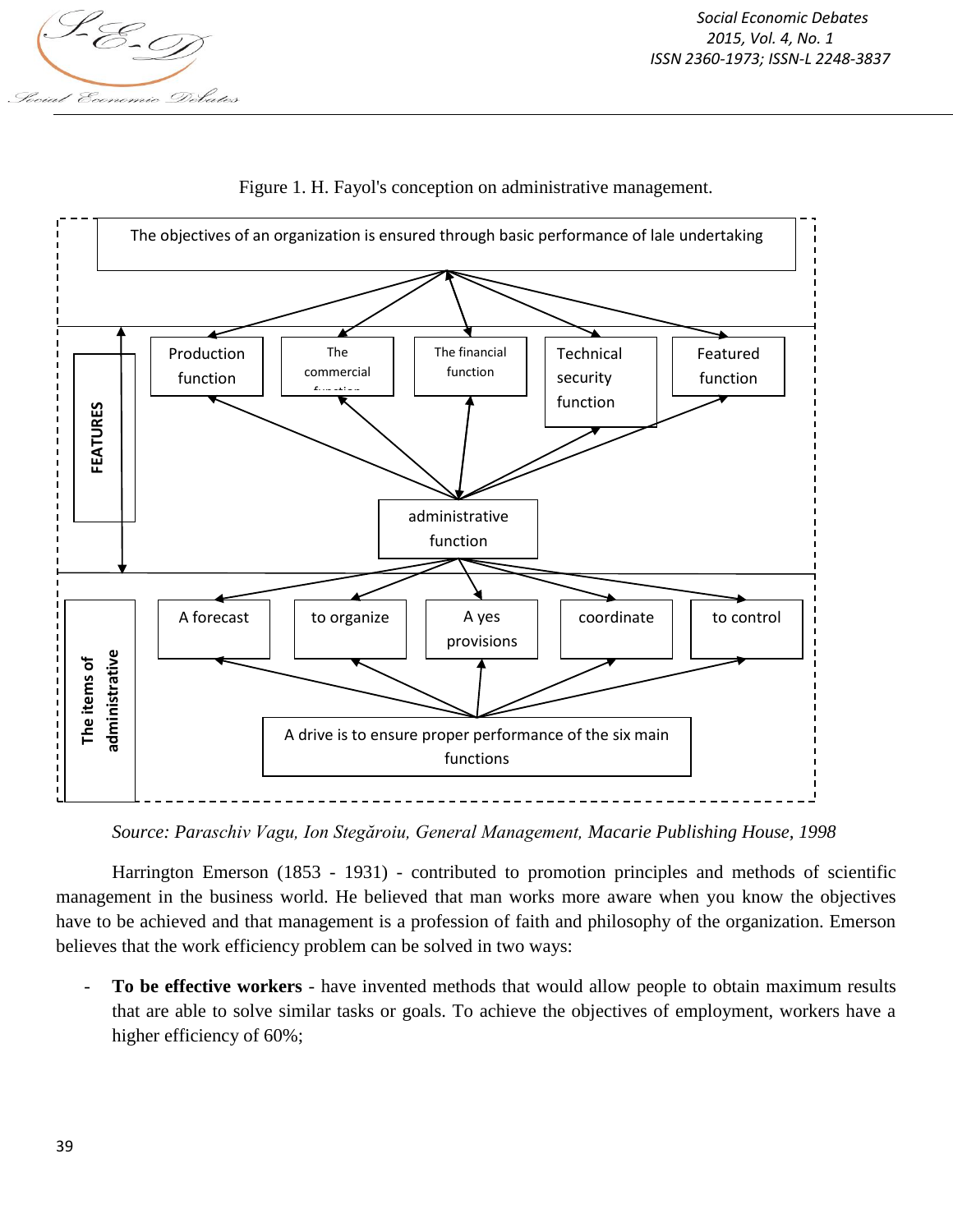

**Developing ways of targeting employment** - which require maximum productivity from those employees who are avaible. This activity is highly inefficient, as workers do not produce even 1% of its capacity.

One of the fundamental ideas of the author refers to the link between efficiency and organizational structure. He believes that much of ineffectiveness is the result of insufficient organization and the organizational structure that size is not the only factor influencing on efficiency. The author elaborates a series of principles such as:

- Clear and precise objectives and ideals set whose touch tend to each manager and his subordinates the importance of goals and ideals for the practical work of organizations is hardly overrated and constitutes one of the fundamental principles of management. Ideals managers to be transmitted across organizational structure;
- Addressing efficiency on the principles of common sense in analyzing each new process, taking into account the objectives of perspective - if a businessman lacks goals, organization and common sense, he is not likely to conduct business effectively;
- The need for special knowledge and competent advice on all matters concerning the production and management - no manager can not be competent in all areas to successfully conduct business;
- Subordination of all members of the established rules and order an activity which aims achieving common objectives is reflected in the cooperation;
- Promoting fair personnel policies, coherent and stimulating the most difficult problem in ensuring correct behavior in conducting business is achieving a balance between salary and work results.

The reward of labor must be acceptable and maintain better hope for tomorrow. A manager must be characterized by the following quality:

- understanding a community of interests of all employees;
- imagination: a sense of fairness.

- Clear evidence that there is a suitable and permanent and control information necessary to ensure Manager - this principle refers to standards and graphs that can be the result of precise mathematical calculations or can be expressed quantitatively and qualitatively;

- Existence of standardized conditions - author criticizes the tendency to skip the present and future detailed plan relying on techniques and rules of thumb that have operated in the past;

- Good results are not obtained by chance - standardization of operations ensures the likelihood of good results, which means that to achieve a high efficiency sufficient intellectual capacities appropriate, will power and organizational skills, which allow to link actions with standardized requirements;